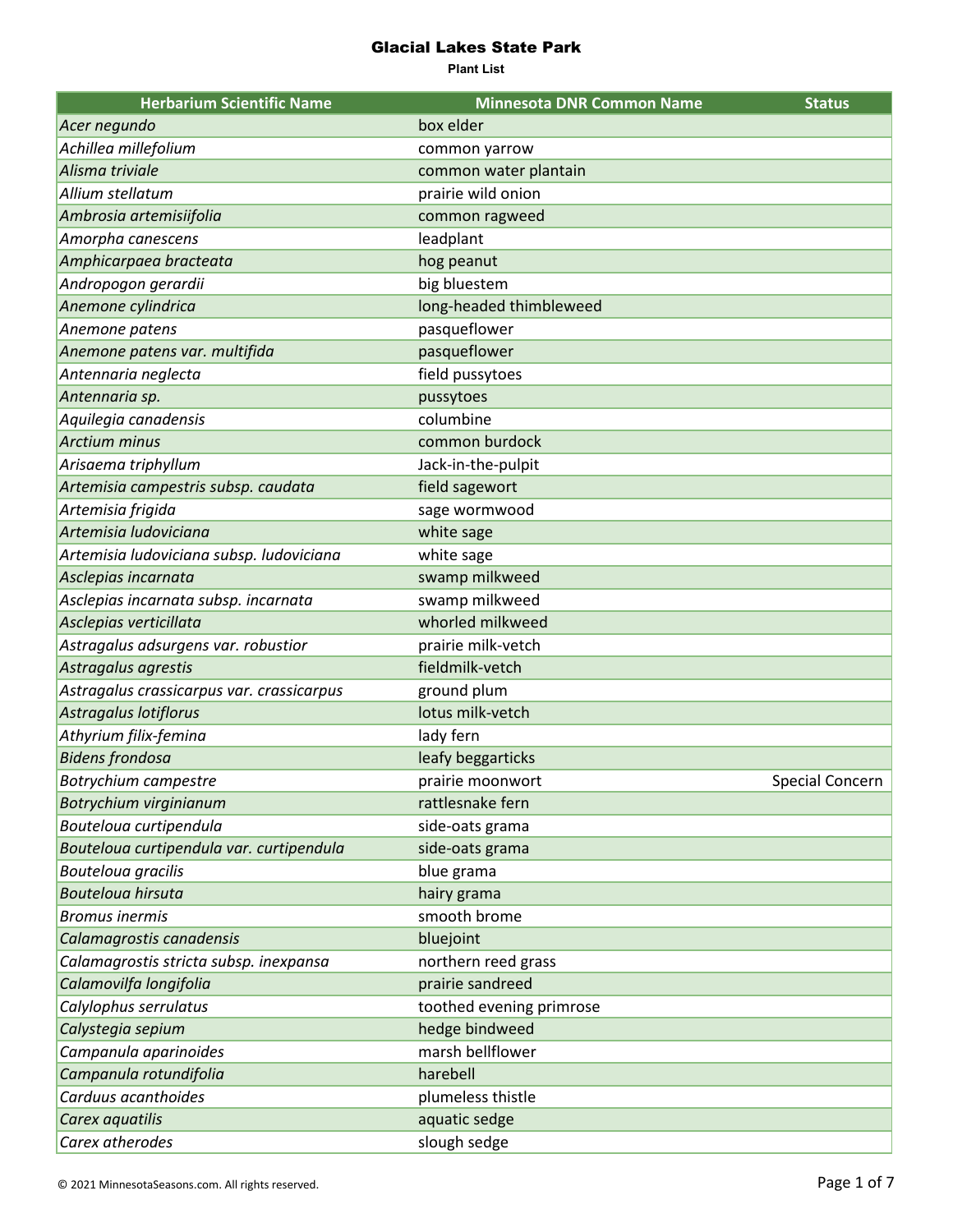| <b>Herbarium Scientific Name</b>    | <b>Minnesota DNR Common Name</b> | <b>Status</b> |
|-------------------------------------|----------------------------------|---------------|
| Carex blanda                        | charming sedge                   |               |
| Carex comosa                        | bristly sedge                    |               |
| Carex deweyana                      | Dewey's sedge                    |               |
| Carex deweyana var. deweyana        | Dewey's sedge                    |               |
| Carex diandra                       | lesser panicled sedge            |               |
| Carex eburnea                       | ivory sedge                      |               |
| Carex filifolia                     | thread-leaved sedge              |               |
| Carex filifolia var. filifolia      | thread-leaved sedge              |               |
| Carex gravida                       | heavy sedge                      |               |
| Carex hystericina                   | porcupine sedge                  |               |
| Carex inops                         | sun-loving sedge                 |               |
| Carex inops subsp. heliophila       | sun-loving sedge                 |               |
| Carex lacustris                     | lake sedge                       |               |
| Carex lasiocarpa                    | fen wiregrass sedge              |               |
| Carex lasiocarpa subsp. americana   | fen wiregrass sedge              |               |
| Carex peckii                        | Peck's sedge                     |               |
| Carex pellita                       | woolly sedge                     |               |
| Carex pensylvanica                  | Pennsylvania sedge               |               |
| Carex radiata                       | eastern star sedge               |               |
| Carex rosea                         | starry sedge                     |               |
| Carex saximontana                   | Rocky Mountain sedge             |               |
| Carex siccata                       | dry spike sedge                  |               |
| Carex sp.                           | sedge                            |               |
| Carex sprengelii                    | Sprengel's sedge                 |               |
| Carex stricta                       | tussock sedge                    |               |
| Carex torreyi                       | Torrey's sedge                   |               |
| Carex utriculata                    | beaked sedge                     |               |
| Castilleja sessiliflora             | downy paintbrush                 |               |
| Celtis occidentalis                 | hackberry                        |               |
| Cerastium arvense                   | field chickweed                  |               |
| Ceratophyllum demersum              | common coontail                  |               |
| Ceratophyllum echinatum             | spiny coontail                   | Watch List    |
| Cicuta bulbifera                    | bulb-bearing water hemlock       |               |
| Cicuta maculata                     | spotted water hemlock            |               |
| Circaea lutetiana var. canadensis   | common enchanter's nightshade    |               |
| Cirsium arvense                     | Canada thistle                   |               |
| Cirsium flodmanii                   | <b>Flodman's thistle</b>         |               |
| Cirsium vulgare                     | bull thistle                     |               |
| Comandra umbellata                  | bastard toadflax                 |               |
| Comandra umbellata subsp. umbellata | bastard toadflax                 |               |
| Coreopsis palmata                   | bird's foot coreopsis            |               |
| Corylus americana                   | American hazelnut                |               |
| Crataegus chrysocarpa               | fireberry hawthorn               |               |
| Cryptotaenia canadensis             | honewort                         |               |
| Cyperus odoratus                    | fragrant cyperus                 |               |
| Cyperus strigosus                   | straw-colored umbrella sedge     |               |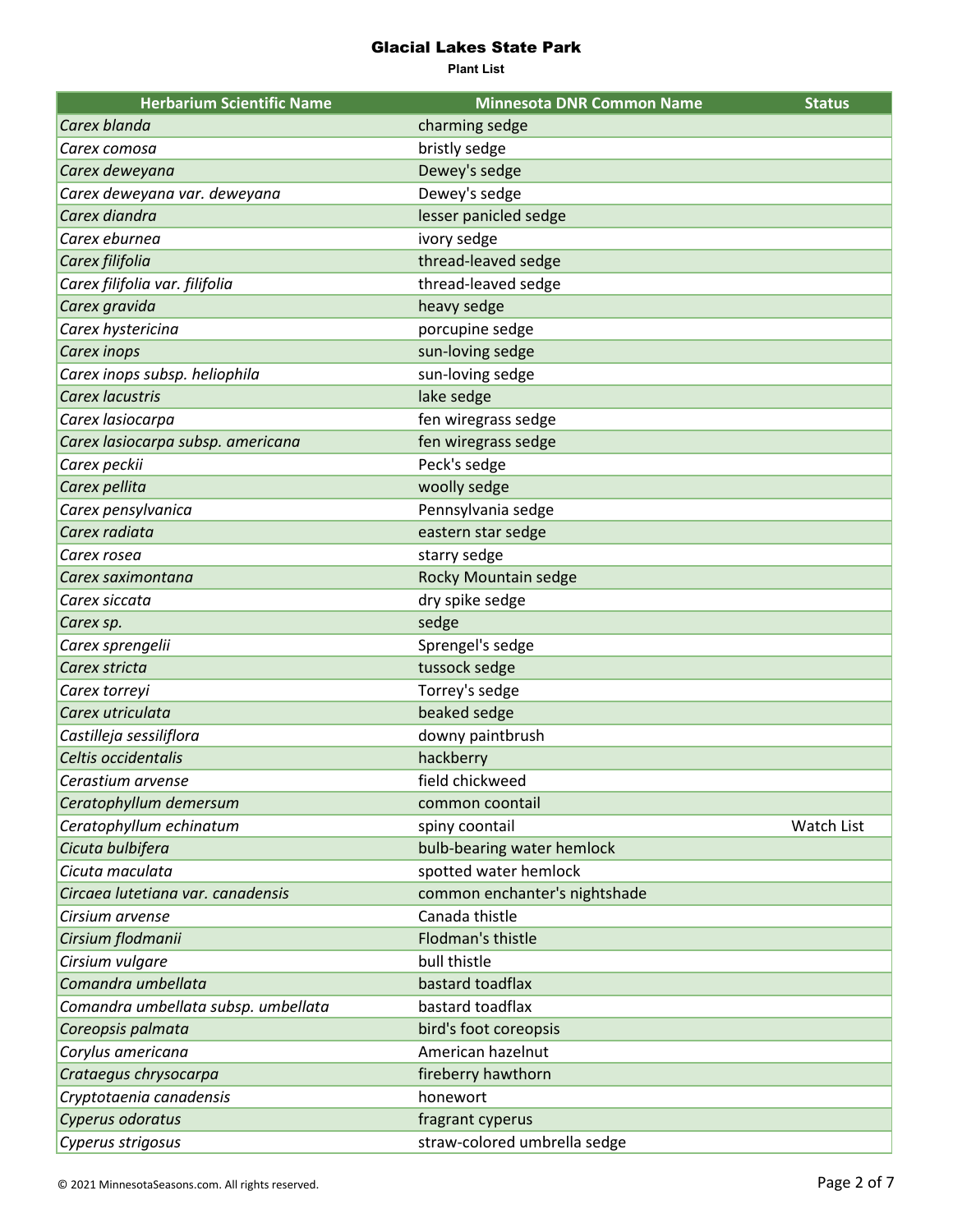| <b>Herbarium Scientific Name</b>         | <b>Minnesota DNR Common Name</b> | <b>Status</b> |
|------------------------------------------|----------------------------------|---------------|
| Cystopteris fragilis                     | fragile fern                     |               |
| Dalea candida                            | white prairie clover             |               |
| Dalea purpurea                           | purple prairie clover            |               |
| Dalea purpurea var. purpurea             | purple prairie clover            |               |
| Delphinium carolinianum subsp. virescens | Carolina delphinium              |               |
| Dicentra cucullaria                      | dutchman's breeches              |               |
| Dichanthelium oligosanthes               | Scribner's panic grass           |               |
| Dichanthelium wilcoxianum                | Wilcox's panic grass             |               |
| Draba nemorosa                           | yellow whitlow grass             |               |
| Drymocallis arguta                       | tall cinquefoil                  |               |
| Echinacea angustifolia                   | narrow-leaved purple coneflower  |               |
| Eleocharis sp.                           | spikerush                        |               |
| Elodea canadensis                        | Canadian elodea                  |               |
| Elymus repens                            | quackgrass                       |               |
| Elymus trachycaulus                      | slender wheatgrass               |               |
| Elymus virginicus                        | Virginia wild rye                |               |
| Epilobium coloratum                      | purple-leaved willow herb        |               |
| Epilobium leptophyllum                   | linear-leaved willow herb        |               |
| Equisetum arvense                        | field horsetail                  |               |
| Equisetum palustre                       | marsh horsetail                  |               |
| Erigeron strigosus                       | daisy fleabane                   |               |
| Erigeron strigosus var. strigosus        | daisy fleabane                   |               |
| Eupatorium perfoliatum                   | common boneset                   |               |
| Festuca subverticillata                  | nodding fescue                   |               |
| Fragaria virginiana                      | common strawberry                |               |
| Fraxinus pennsylvanica                   | green ash                        |               |
| Galearis spectabilis                     | showy orchis                     |               |
| Galium aparine                           | cleavers                         |               |
| Galium boreale                           | northern bedstraw                |               |
| Galium tinctorium                        | small bedstraw                   |               |
| Galium trifidum                          | three-cleft bedstraw             |               |
| Galium trifidum subsp. trifidum          | three-cleft bedstraw             |               |
| Galium triflorum                         | sweet-scented bedstraw           |               |
| Gaura coccinea                           | scarlet gaura                    |               |
| Gentiana puberulenta                     | downy gentian                    |               |
| Geum canadense                           | white avens                      |               |
| Geum triflorum                           | prairie smoke                    |               |
| Geum triflorum var. triflorum            | prairie smoke                    |               |
| Glyceria grandis var. grandis            | tall manna grass                 |               |
| Hackelia virginiana                      | Virginia stickseed               |               |
| Hedeoma hispida                          | mock pennyroyal                  |               |
| Helianthus pauciflorus                   | stiff sunflower                  |               |
| Hesperostipa comata subsp. comata        | needle-and-thread grass          |               |
| Hesperostipa spartea                     | porcupine grass                  |               |
| Heterotheca sp.                          | golden aster                     |               |
| Heterotheca villosa                      | hairy golden aster               |               |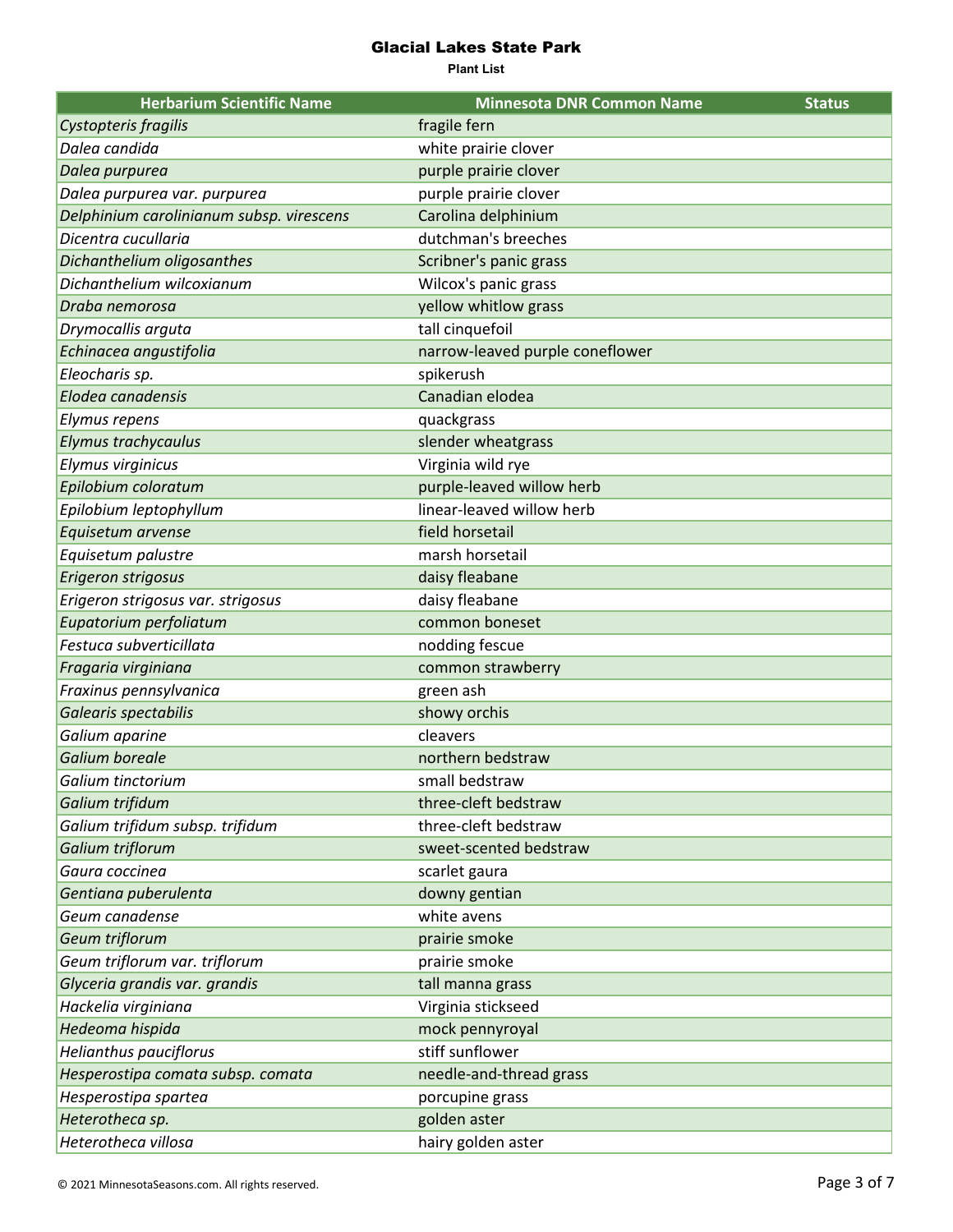| <b>Herbarium Scientific Name</b>     | <b>Minnesota DNR Common Name</b> | <b>Status</b> |
|--------------------------------------|----------------------------------|---------------|
| Heterotheca villosa var. villosa     | hairy golden aster               |               |
| Heuchera richardsonii                | alumroot                         |               |
| Hydrophyllum virginianum             | Virginia waterleaf               |               |
| Impatiens capensis                   | spotted touch-me-not             |               |
| Juniperus virginiana var. virginiana | eastern red cedar                |               |
| Koeleria macrantha                   | junegrass                        |               |
| Lathyrus venosus var. intonsus       | veiny pea                        |               |
| Leersia oryzoides                    | rice cut grass                   |               |
| Lemna sp.                            | duckweed                         |               |
| Lemna trisulca                       | star duckweed                    |               |
| Lemna turionifera                    | turion duckweed                  |               |
| Liatris aspera                       | rough blazing star               |               |
| Liatris punctata var. punctata       | dotted blazing star              |               |
| Linum sulcatum                       | grooved yellow flax              |               |
| Lithospermum canescens               | hoary puccoon                    |               |
| Lithospermum incisum                 | narrow-leaved puccoon            |               |
| Lomatium orientale                   | desert parsley                   |               |
| Lonicera dioica                      | wild honeysuckle                 |               |
| Lycopus americanus                   | cut-leaved bugleweed             |               |
| Lycopus asper                        | rough bugleweed                  |               |
| Lycopus uniflorus                    | northern bugleweed               |               |
| Lysimachia thyrsiflora               | tufted loosestrife               |               |
| Lythrum salicaria                    | purple loosestrife               |               |
| Maianthemum canadense                | Canada mayflower                 |               |
| Maianthemum stellatum                | starry false Solomon's seal      |               |
| Melilotus alba                       | white sweet clover               |               |
| Melilotus officinalis                | yellow sweet clover              |               |
| Menispermum canadense                | Canada moonseed                  |               |
| Mentha arvensis var. canadensis      | common mint                      |               |
| Mimulus ringens                      | blue monkey flower               |               |
| Mirabilis albida                     | hairy four o'clock               |               |
| Monarda fistulosa                    | wild bergamot                    |               |
| Muhlenbergia cuspidata               | Plains muhly                     |               |
| Myriophyllum verticillatum           | whorled water milfoil            |               |
| Najas flexilis                       | flexuous naiad                   |               |
| Najas guadalupensis                  | southern waternymph              |               |
| Nepeta cataria                       | catnip                           |               |
| Nothocalais cuspidata                | prairie false dandelion          |               |
| Nuphar variegata                     | bullhead pond-lily               |               |
| Onosmodium molle                     | false gromwell                   |               |
| Onosmodium molle var. occidentale    | false gromwell                   |               |
| Osmorhiza claytonii                  | Clayton's sweet cicely           |               |
| Osmorhiza longistylis                | aniseroot                        |               |
| Ostrya virginiana                    | ironwood                         |               |
| Oxalis violacea                      | violet wood sorrel               |               |
| Oxytropis lambertii                  | Lambert's locoweed               |               |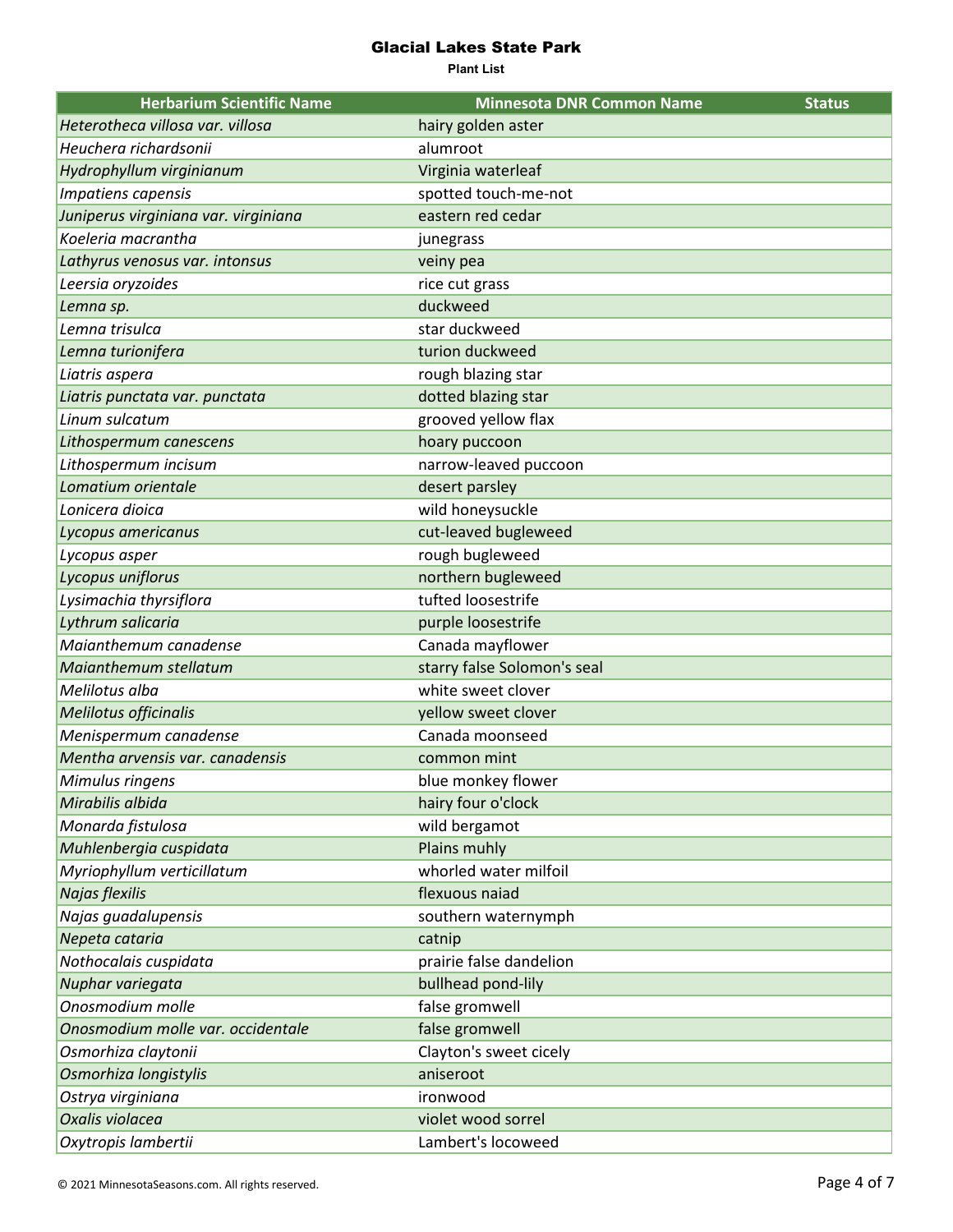| <b>Herbarium Scientific Name</b>     | <b>Minnesota DNR Common Name</b> | <b>Status</b> |
|--------------------------------------|----------------------------------|---------------|
| Packera plattensis                   | prairie ragwort                  |               |
| Panicum capillare subsp. capillare   | witch grass                      |               |
| Parthenocissus vitacea               | woodbine                         |               |
| Pediomelum esculentum                | prairie turnip                   |               |
| Penstemon albidus                    | white beard tongue               |               |
| Penstemon gracilis                   | slender beard tongue             |               |
| Penstemon grandiflorus               | large-flowered beard tongue      |               |
| Persicaria amphibia                  | water smartweed                  |               |
| Phalaris arundinacea                 | reed canary grass                |               |
| Phragmites australis                 | common reedgrass                 |               |
| Phryma leptostachya                  | lopseed                          |               |
| Physalis virginiana                  | Virginia ground cherry           |               |
| Pilea pumila                         | dwarf clearweed                  |               |
| Poa compressa                        | Canada bluegrass                 |               |
| Poa pratensis                        | Kentucky bluegrass               |               |
| Poa pratensis subsp. pratensis       | Kentucky bluegrass               |               |
| Populus grandidentata                | big-toothed aspen                |               |
| Potamogeton alpinus                  | alpine pondweed                  |               |
| Potamogeton foliosus subsp. foliosus | leafy pondweed                   |               |
| Potamogeton friesii                  | Fries' pondweed                  |               |
| Potamogeton illinoensis              | Illinois pondweed                |               |
| Potamogeton obtusifolius             | blunt-leaved pondweed            |               |
| Potamogeton richardsonii             | Richardson's pondweed            |               |
| Potamogeton strictifolius            | straight-leaved pondweed         |               |
| Potamogeton zosteriformis            | flat-stemmed pondweed            |               |
| Potentilla argentea                  | silvery cinquefoil               |               |
| Potentilla recta                     | rough-fruited cinquefoil         |               |
| Potentilla sp.                       | cinquefoil                       |               |
| Prunus americana                     | wild plum                        |               |
| Prunus pumila                        | sand cherry                      |               |
| Prunus pumila var. besseyi           | Bessey's plum                    |               |
| Prunus serotina                      | black cherry                     |               |
| Prunus virginiana                    | chokecherry                      |               |
| Quercus macrocarpa                   | bur oak                          |               |
| Quercus rubra                        | northern red oak                 |               |
| Ranunculus abortivus                 | kidney-leaved buttercup          |               |
| Ranunculus rhomboideus               | early buttercup                  |               |
| Ranunculus sceleratus                | cursed crowfoot                  |               |
| Ranunculus testiculatus              | curveseed butterwort             |               |
| Rhamnus cathartica                   | common buckthorn                 |               |
| Ribes cynosbati                      | prickly gooseberry               |               |
| Ribes missouriense                   | Missouri gooseberry              |               |
| <b>Riccia fluitans</b>               | floating crystalwort             |               |
| Rosa arkansana                       | prairie rose                     |               |
| Rubus idaeus var. strigosus          | red raspberry                    |               |
| Rubus pubescens                      | dwarf raspberry                  |               |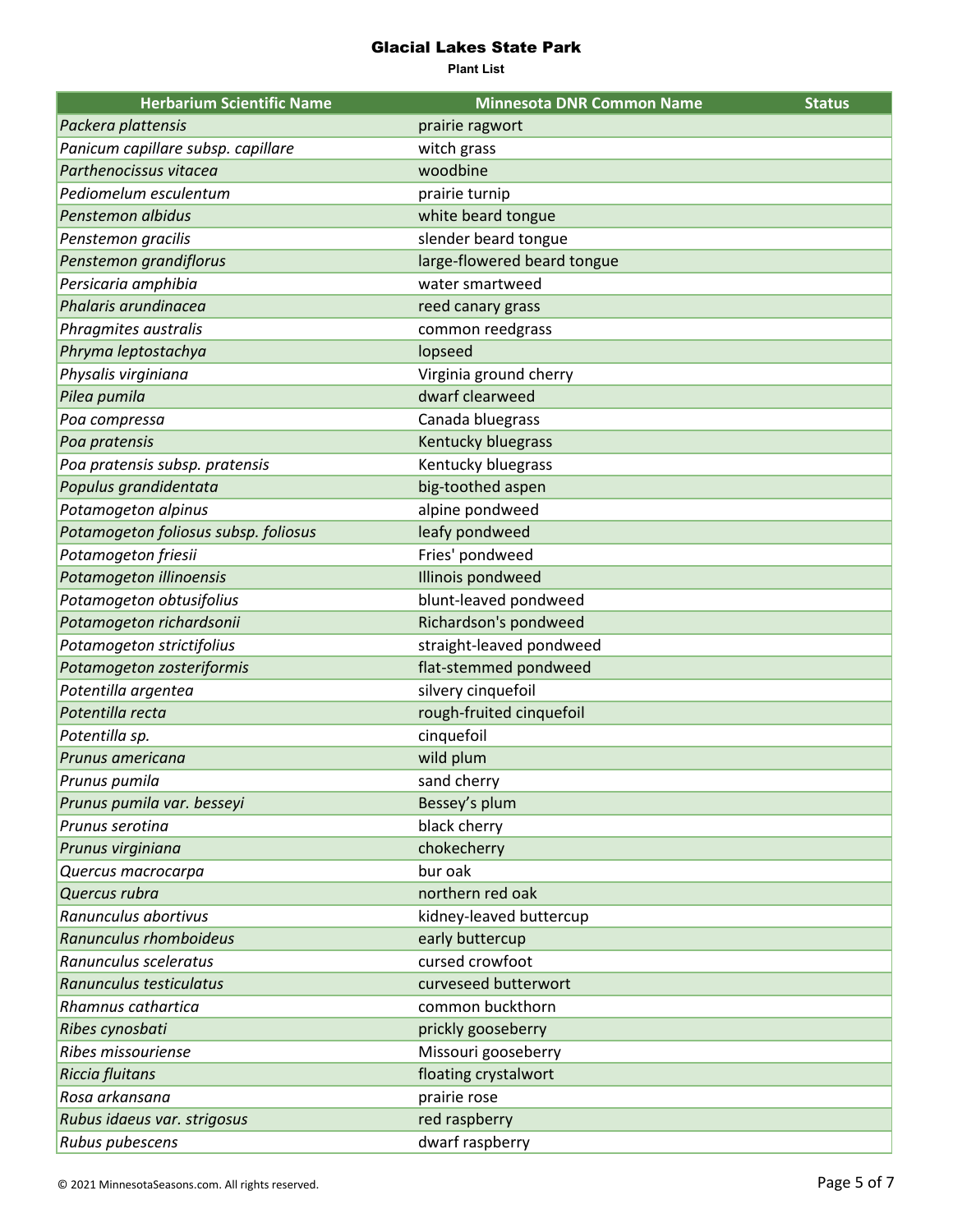| <b>Herbarium Scientific Name</b>        | <b>Minnesota DNR Common Name</b> | <b>Status</b> |
|-----------------------------------------|----------------------------------|---------------|
| Rumex britannica                        | great water dock                 |               |
| Rumex maritimus                         | golden dock                      |               |
| Sagittaria latifolia                    | broad-leaved arrowhead           |               |
| Sagittaria rigida                       | sessile-fruited arrowhead        |               |
| Sambucus racemosa                       | red-berried elder                |               |
| Sanicula marilandica                    | maryland black snakeroot         |               |
| Schizachyrium scoparium var. scoparium  | little bluestem                  |               |
| Schoenoplectus acutus var. acutus       | hardstem bulrush                 |               |
| Schoenoplectus heterochaetus            | slender bulrush                  |               |
| Scolochloa festucacea                   | whitetop                         |               |
| Scrophularia lanceolata                 | lance-leaved figwort             |               |
| Scutellaria galericulata                | marsh skullcap                   |               |
| Scutellaria lateriflora                 | mad dog skullcap                 |               |
| Scutellaria leonardii                   | Leonard's skullcap               |               |
| Sisyrinchium campestre                  | field blue-eyed grass            |               |
| Sium suave                              | water parsnip                    |               |
| Smilax herbacea                         | smooth carrion flower            |               |
| Solidago canadensis                     | Canada goldenrod                 |               |
| Solidago flexicaulis                    | zigzag goldenrod                 |               |
| Solidago missouriensis                  | Missouri goldenrod               |               |
| Solidago nemoralis                      | gray goldenrod                   |               |
| Solidago nemoralis subsp. nemoralis     | gray goldenrod                   |               |
| Solidago ptarmicoides                   | upland white aster               |               |
| Solidago rigida                         | stiff goldenrod                  |               |
| Solidago rigida subsp. rigida           | stiff goldenrod                  |               |
| Solidago sp.                            | goldenrod                        |               |
| Solidago speciosa                       | showy goldenrod                  |               |
| Sonchus asper                           | spiny sow thistle                |               |
| Sonchus oleraceus                       | common sow thistle               |               |
| Sorbus americana                        | American mountain ash            |               |
| Sorghastrum nutans                      | Indian grass                     |               |
| Sparganium emersum                      | narrowleaf bur-reed              |               |
| Sparganium eurycarpum                   | giant bur-reed                   |               |
| Spirodela polyrrhiza                    | greater duckweed                 |               |
| Sporobolus heterolepis                  | prairie dropseed                 |               |
| Stachys palustris                       | woundwort                        |               |
| Symphoricarpos occidentalis             | wolfberry                        |               |
| Symphyotrichum ericoides                | heath aster                      |               |
| Symphyotrichum ericoides var. ericoides | heath aster                      |               |
| Symphyotrichum laeve                    | smooth blue aster                |               |
| Symphyotrichum lanceolatum              | panicled aster                   |               |
| Symphyotrichum oblongifolium            | aromatic aster                   |               |
| Symphyotrichum puniceum var. puniceum   | red-stemmed aster                |               |
| Symphyotrichum sericeum                 | silky aster                      |               |
| Taraxacum officinale                    | common dandelion                 |               |
| Thalictrum dioicum                      | early meadow-rue                 |               |